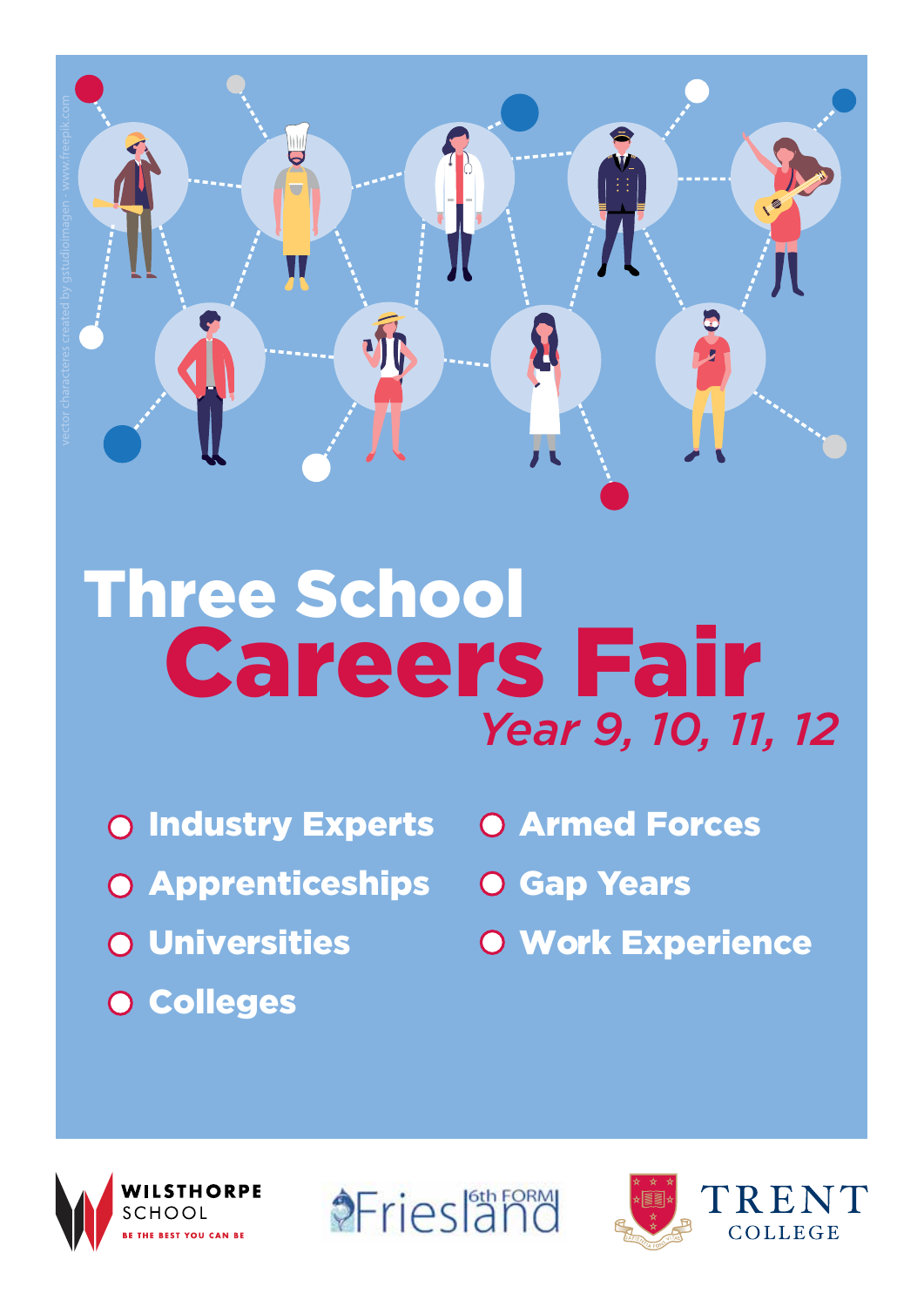

# Welcome to the 2022 Careers Fair!

We are absolutely delighted to finally be able to host this event after an enforced break, and hope that pupils from Trent College and our neighbours from Friesland and Wilsthorpe schools, all find the event beneficial.

We are particularly excited about our Industry Expert section this year, which enables pupils to speak to individuals about their profession, career journey and gain advice on being competitive in a variety of industries.

Enjoy your evening.

Fiona Starbuck Jacque Tatlock

Head of Careers Careers Coordinator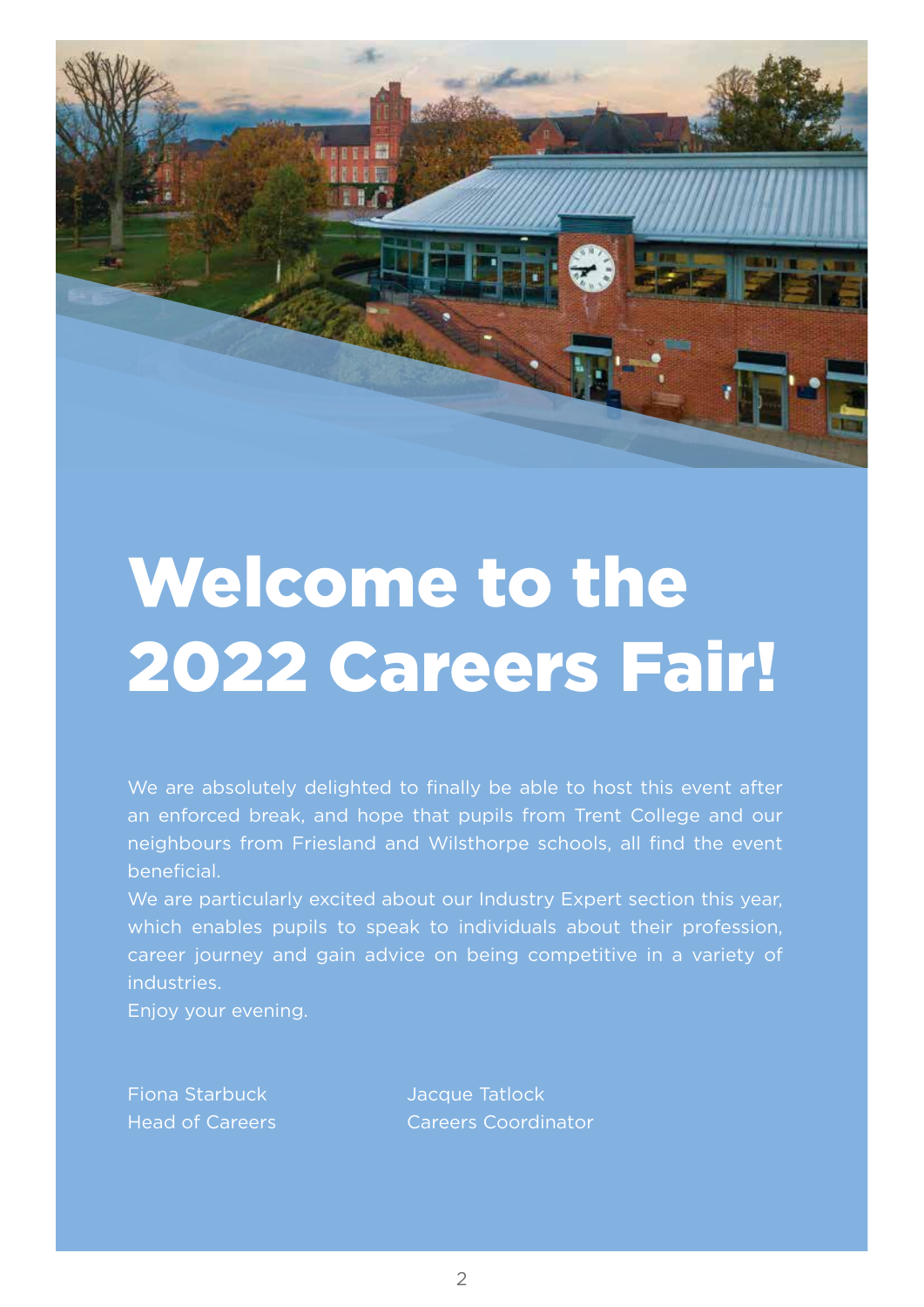## How to make the most of the event

- Look at the programme beforehand so you can plan your visit
- Talk to as many delegates as you can, you may be surprised what you learn!
- Be curious about what delegates do and advice they can give
- Try and ask questions yourself rather than rely on your parent

## Some questions you might ask

## Industry Experts / Companies

- What does your company do?
- How did you get into the industry?
- What advice can you give me about getting into this industry?
- What skills and qualities do you look for?
- What qualifications are necessary?
- Do you offer apprenticeships?
- Do you offer work experience?
- What could I be doing now to increase my chances in this industry?

## Universities

- Does this university offer my course?
- Specific subject enquiries
- Is it a campus or city university?
- How is the university ranked for my course?
- Does this course need an admissions test?
- What is it like to be a student at this university?
- How can I be competitive?
- What do you look for?
- Are there specific qualifications required for this course?
- Do you take Btec qualifications?
- What is the accommodation like?
- What makes this university unique?
- How many lectures does this subject have a week?
- What support is available for students?
- Can I defer my application for a gap year?
- What is your graduate employment rate?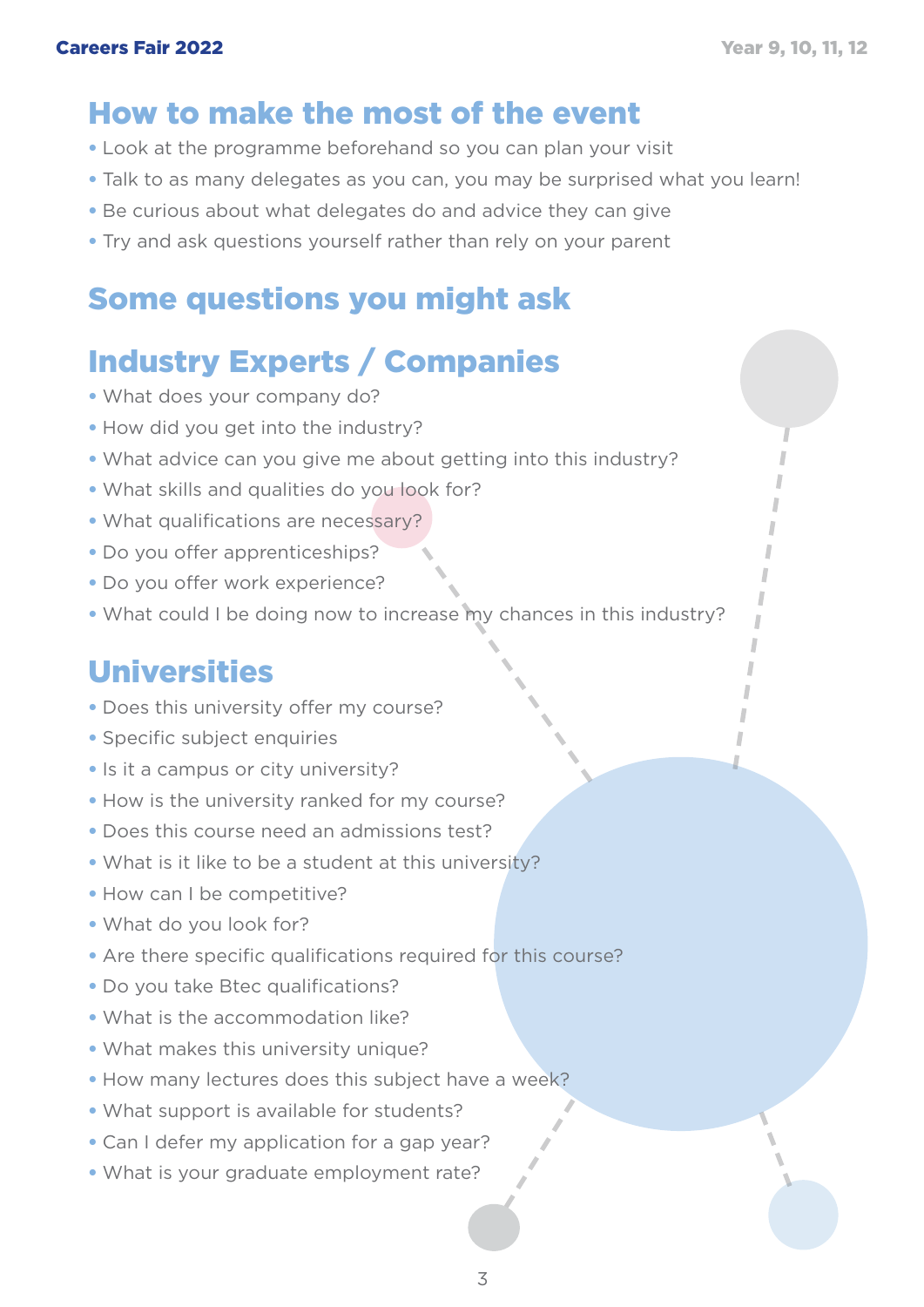#### Careers Fair 2022

## University and Company representatives

## Organisation Sector/Area

| <b>Amazing Apprenticeships</b>       | Apprenticeships              |
|--------------------------------------|------------------------------|
| <b>Webs Training</b>                 | Apprenticeships in Furniture |
| <b>I Holland Limited</b>             | <b>Pharma Engineers</b>      |
| Rolls-Royce                          | Engineering                  |
| Chameleon School of Construction Ltd |                              |
| GXO                                  | Logistics                    |
| Rolls Royce                          | Engineering                  |
| Cooper Parry                         | Business/Accounting          |
| <b>NCS</b>                           | Volunteering                 |
| Derbyshire Police                    | Police                       |
| InvestIn                             | <b>Work Experience</b>       |
| Army                                 | Forces                       |
| Royal Air Force                      | Forces                       |
| Royal Navy                           | Forces                       |
| Lubrizol                             | Science and Technology       |
|                                      |                              |

## STUDY ABROAD

| <b>Sporting Elite USA</b> | <b>Study Abroad</b> |
|---------------------------|---------------------|
| The University Guys       | <b>Study Abroad</b> |
| <b>Brusa Sports</b>       | <b>Study Abroad</b> |

## UNIVERSITIES

| <b>Bath University</b>                 |
|----------------------------------------|
| <b>Durham University</b>               |
| <b>Edge Hill University</b>            |
| <b>Leeds University</b>                |
| <b>Lincoln University</b>              |
| Loughborough University                |
| Mancheser Metropolitan University      |
| <b>Newcastle University</b>            |
| Nottingham University                  |
| Nottingham Trent University            |
| <b>Warwick University</b>              |
| University Campus of Football Business |
| Confetti                               |
|                                        |

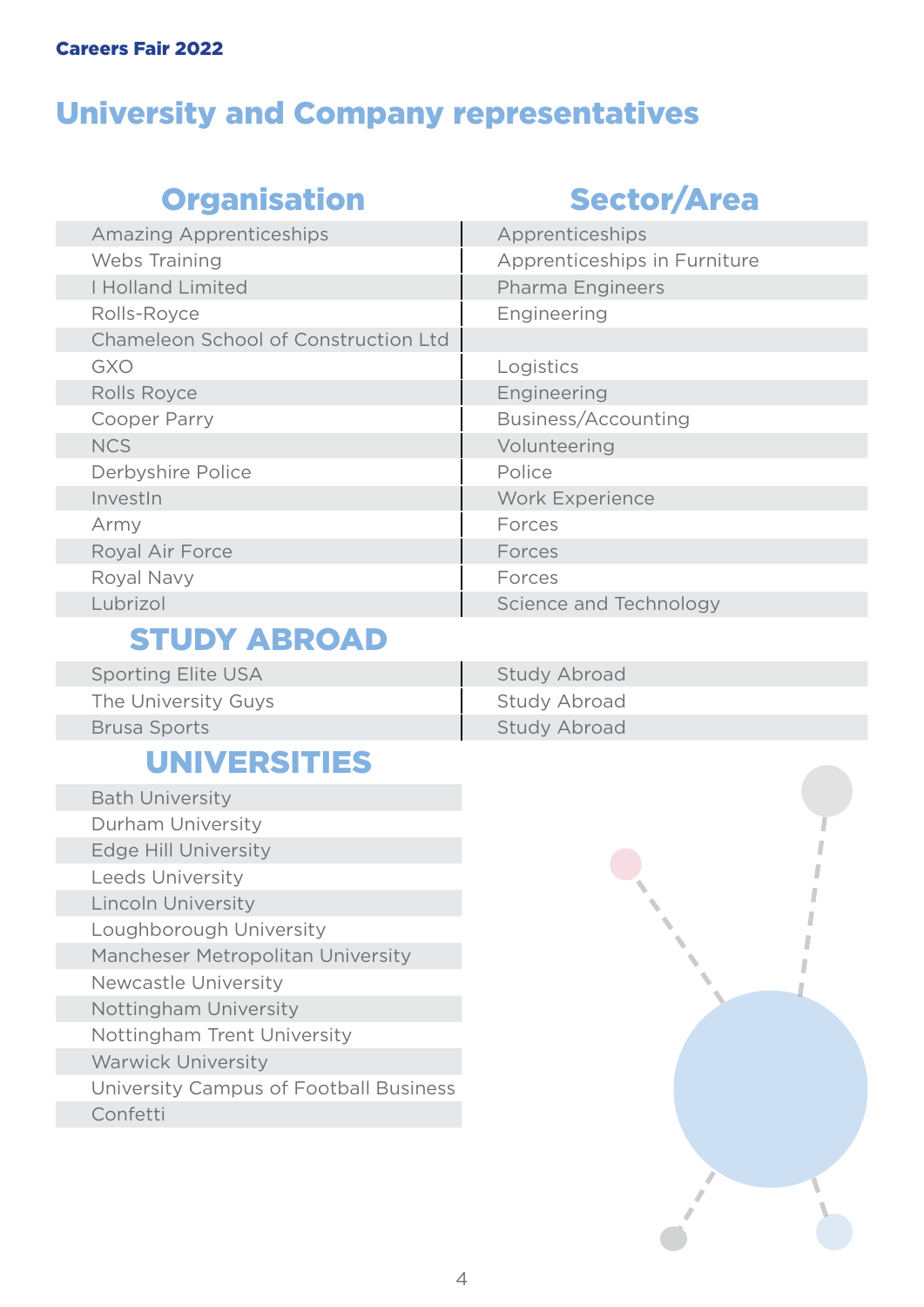## Industry Experts

**List of delegates**

#### **Adrian Sunderland**

#### Chief Technology Officer (CTO) | Jola Cloud Solutions Ltd.

#### **Biography**

I am one of the original founders of my company and am responsible for all Product Development, Software Development, Network Engineering and Supplier Management. We are a small but very fast growing company with 55 staff based in Nottingham.

#### **Talk to me about…**

All the roles that exist in high technology companies! You might enjoy using the latest technology but think that the only roles are computer programming and have decided that's not for you. Ask me about other roles that are suitable and especially about the benefits (and risks) of working for smaller faster growing companies.

#### **Dr Jo Ollerton**

#### Consultant Emergency Medicine (Retd Royal Army Medical Corps) | NHS

#### **Biography**

Dr Ollerton is a Consultant in Emergency Medicine having completed the first 20 years of her career as an army doctor and continuing since then in the NHS. She has worked around the UK and abroad in isolated areas of third world countries, war zones and with leaders of trauma care in Australia and the USA. More recently Dr Ollerton has become one of the first Medical Examiners in the UK for Nottingham.

#### **Talk to me about…**

How to get into medical school. Women in careers. Army life. Hospital medicine

#### **Katie Dawson**

#### Film Director | Freelance

#### **Biography**

I have been working as a commercial film director in the TV & film industry for 27 years, mainly "short form" such as advertising, branding, music videos, bespoke short films for brands & fashion films.

#### **Talk to me about…**

Commercial TV & film industry.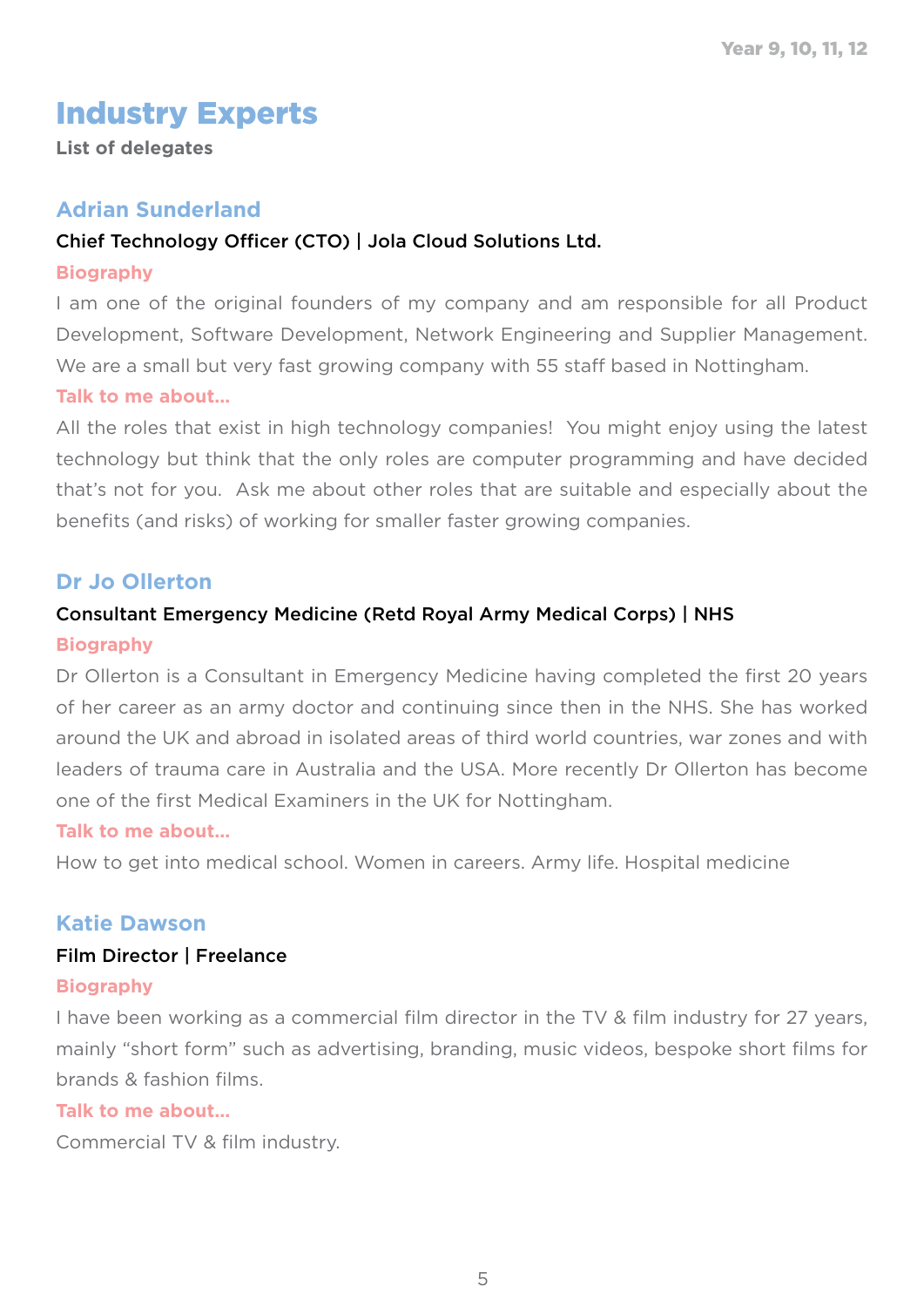#### **Nicola Clarke**

#### Managing Director | Shine Talent Management

#### **Biography**

30 years' experience in TV, media, marketing, PR and crisis management.

Nicola started out in brand advertising and briefly TV, heading up Chrysalis OB for all Formula 1 and large format outside productions before setting up her own advertising agency, Instyle Creative. This was a successful PR/Communications business which provided brand building for clients including: No7 Cosmetics, Givenchy, The Sanctuary, YSL, Origins, Proctor & Gamble, Marks and Spencer, Harrods and many more.

Having sold her design agency in 2014, Nicola was approached to look after Theo Paphitis and sat on the board as Group PR Director for Robert Dyas, Ryman, Boux Avenue.

#### **Talk to me about…**

Journalism, Celebrity management, Public Relations, TV - News, Graphic Design, Brand Building.

#### **Sue Carr**

#### Director | V Formation Ltd.

#### **Biography**

Sue is co-Director of V Formation Ltd, a growing Nottingham-based marketing, PR and communications agency. Sue has worked in senior in-house marketing roles for over 20 years, working with leading professional services firms - BDO, Tenon, Berryman and Shakespeare Martineau. Just over ten years ago, she joined forces with her business partner and moved 'agency side' where she now leads a growing team of marketing and PR professionals, supporting clients across a number of different sectors.

Sue has also been a guest lecturer at Nottingham Trent University and mentors marketing undergraduate students as part of the NTU Employability programme.

#### **Talk to me about…**

In-house versus agency-side marketing and PR roles.

My career journey and how I got to where I am.

What is marketing and PR and why it is important for businesses.

The evolving role of marketing and PR.

Skills and qualifications to help you pursue a career in marketing or PR.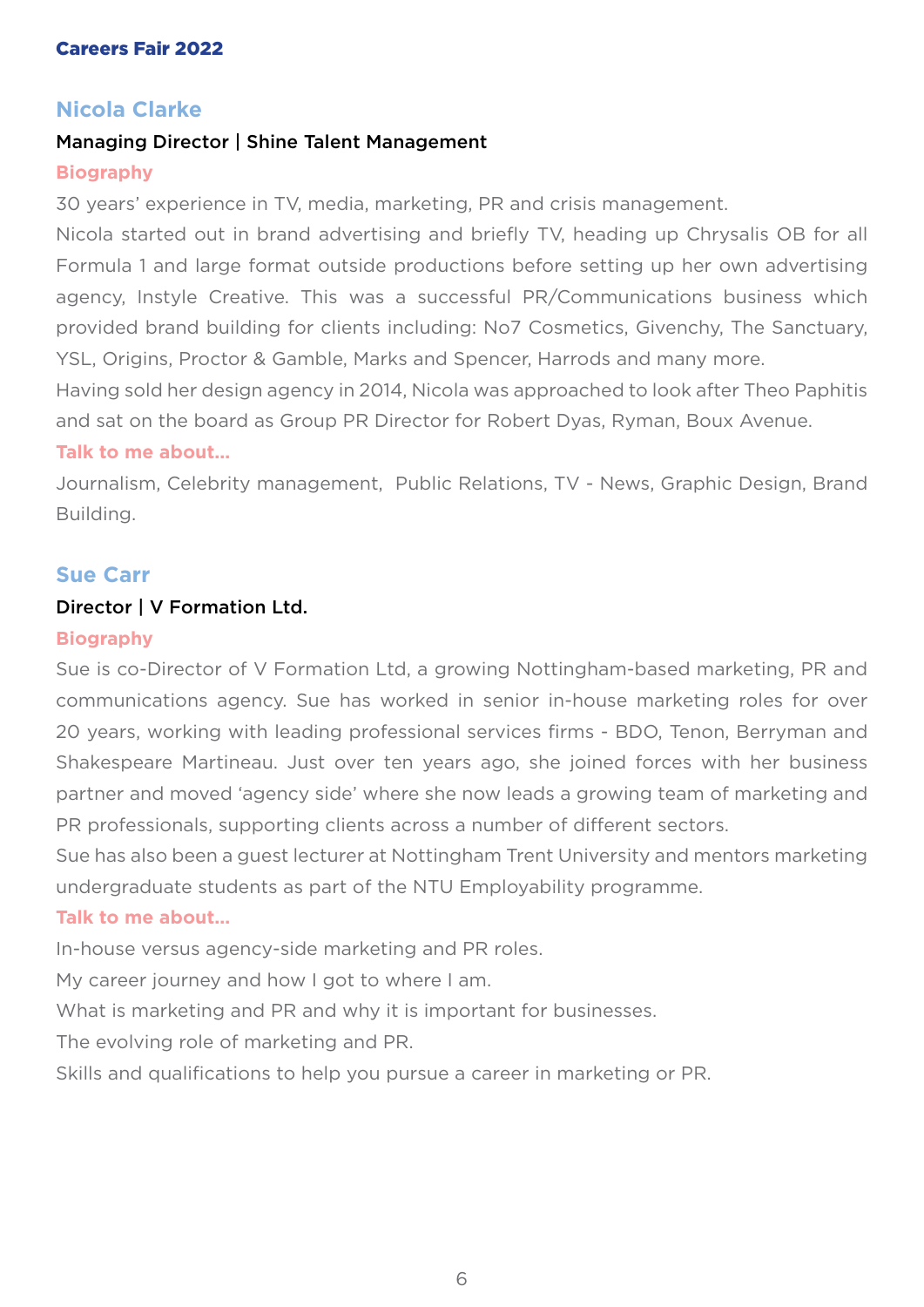#### **Natasha Clough**

#### Head of Specialist Sales Midlands | BT

#### **Biography**

I head an area for BT, supporting our Midlands, Corporate, Key and Public sector customers in the North and Midlands Region. I am also a member of the BT Colleague Board. I am responsible for aspects of sales including P&L management. Sales, Targeting, new innovative technology including AI and M2M, 5G. The specialists team are technical, but with a sales spin. We specialise in voice, networks and anything traditional in the telecommunications area. BT have an apprenticeship and a grad programme.

#### **Talk to me about…**

Technology, Digitisation, Engineering, IoT, M2M, and all things Connectivity.

#### **Stephanie Haskey (Steele)**

#### Deputy District Judge | Independent Judicial office holder

#### **Biography**

I have been a Deputy District Judge (DDJ) since 2002. I work in the civil courts, dealing with a large variety of disputed cases ranging from road traffic accidents to consumer disputes to child welfare issues. Prior to this appointment I was a solicitor.

#### **Talk to me about…**

Why am I never bored at work? What is the hardest part of my job, and what is the most enjoyable? Why did I apply for the job?

#### **Niki Browes**

#### Editor | The Chelsea Magazine Company

#### **Biography**

As Editor of Artists & Illustrators magazine, I oversee a small team who produce content on all things arty in the magazine, on the website and across our social media platforms. We cover traditional and contemporary art/artists in all styles and mediums. It's the perfect job, you're constantly learning and discovering new things.

#### **Talk to me about…**

I started my career on a work placement at Vogue. I was invited back to the publication in university holidays and worked hard to get an 'in' with the publisher, Conde Nast. From there, I went to a full time staff position at GQ and have since worked for InStyle, marie claire, Red and Harrods mag. You also get to go on press trips to research a story or write about destinations. Highlights have been Tobago, LA (often), NY, St. Lucia, Antigua and South Africa. A few weeks ago, I was in Paris. My job has never been boring. Ever.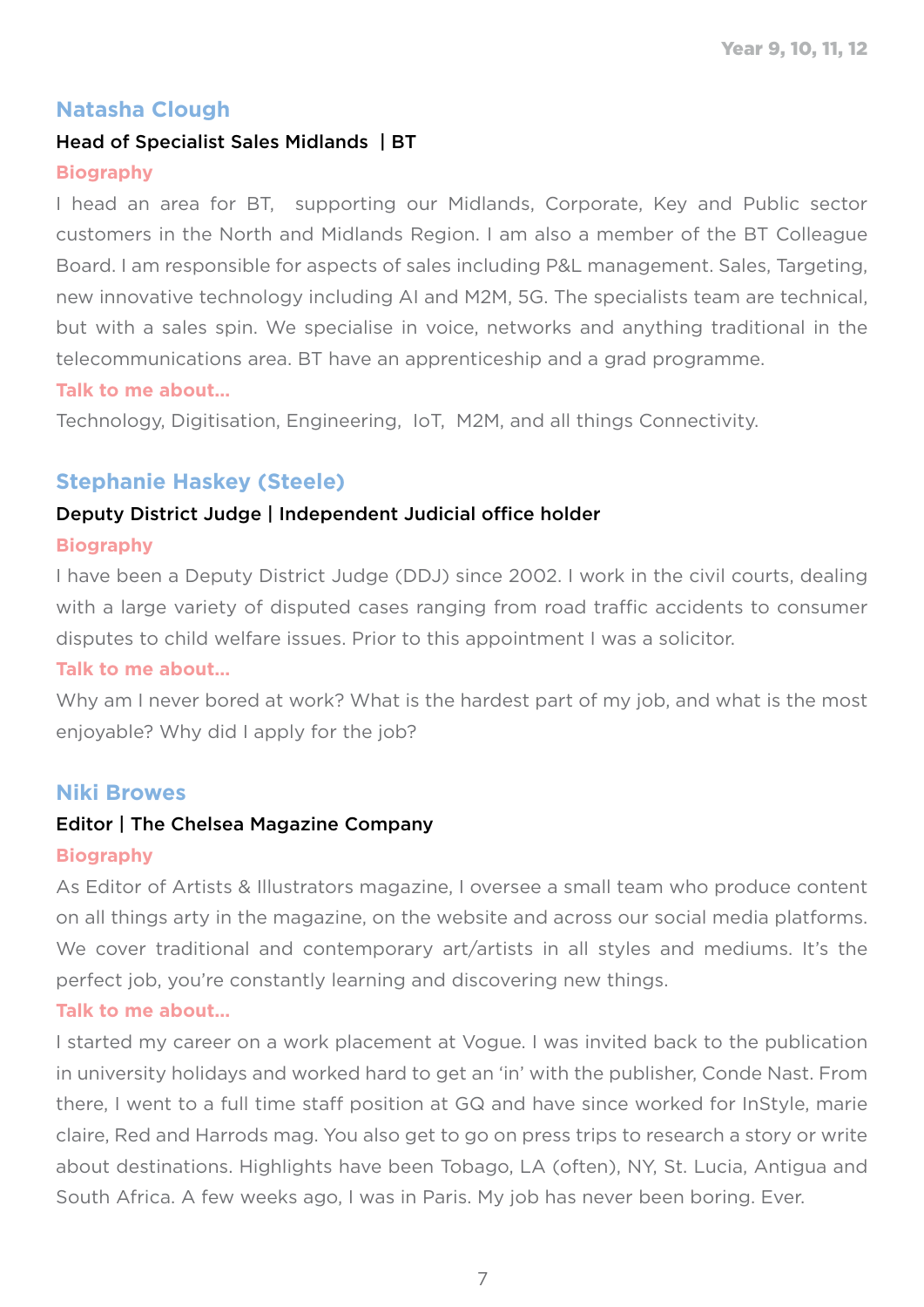#### **Jack Smedley OT**

#### Electrical Systems Engineer | Rolls-Royce PLC

#### **Biography**

I work within the experimental engineering sub section of the product development and technology organisation. We are responsible for any electrical systems that allow for testing of whole jet engines and components. This ranges from machines that move engines around the site to measurement systems that take 15000 measurements a second. **Talk to me about…**

Electrical Engineering, Systems Engineering, Aerospace Engineering, Degree Apprenticeships. Worked all over the world at different testing locations.

#### **Nicolas Linardos**

#### Chairman | Future Health Technologies Ltd.

#### **Biography**

I am one of the founders of the company, a stem cell bank , based in Nottingham Science and Technology park.

I have been involved with the growth strategy, financing and build up of the distribution network accross Europe and the Middle East.

#### **Talk to me about…**

Why set up your own company ? What does it take to do it ? Long work hours, risk taking.

#### **Allistair McNab**

#### Former RAF Officer, Ex-Police Officer, Director of own company | Military Mindset **Biography**

I served 8 years in the RAF as a Physical Training Instructor and officer in the RAF Regiment. I served until 2012 when I was medically discharged having sustained an injury. On leaving I set up a security company supplying staff to night clubs. I went to university to study Sport and Physical Education at Cardiff Metropolitan University. From 2015 I also studied a Masters in Leadership and Management (Education). I graduated in 2017, completed my Masters in 2018, and started work on a PhD at Loughbrough University. I went to work for the RAF Association as their Research Support Officer before joining Nottinghamshire Police. I now focus on various business ventures in particular Military Mindset which aims to raise awareness around mental health issues.

#### **Talk to me about…**

I have a very varied background and can help answer questions around career choices, educational attainment, additional sources of experience and ways to help navigate the difficult world of employment and family.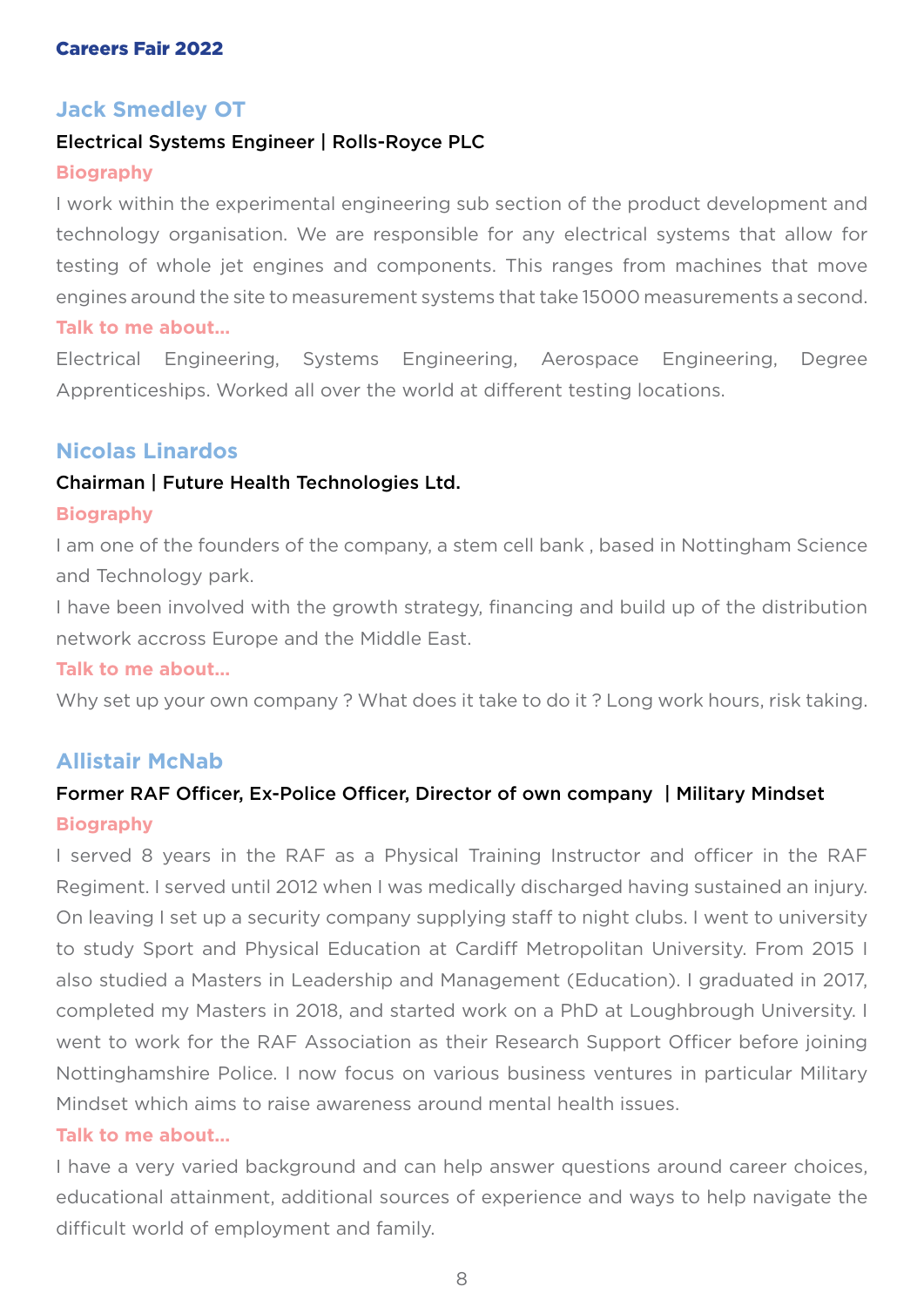#### **Phillipa Slater**

#### Director of Engineering | RWE Offshore Wind

#### **Biography**

Director of offshore engineering supporting the development, construction and operation of offshore wind farms across the globe for RWE. RWE are the second largest global offshore wind developer / operator. We currently have a large development pipeline across the globe (US, Europe and Asia Pacific), live construction projects in Europe and a large fleet of operational wind farms across Europe. I manage a department of over 350 experts who work in the following areas;

Resource assessment, Technical Innovation, Wind Turbine Generator Technologies, Civil, Structures and Naval Architecture, Marine experts / Logistics (large construction vessels), Electrical and C&I, Engineering Management, Project Management.

I am a Chartered Civil Engineer and a Fellow of the Institution of Civil Engineers.

#### **Talk to me about…**

Renewable energy, sustainability, the energy transition and security of supply. How can you support delivery of climate change goals and drive environmental change. How engineering shapes the world, the contribution of engineers to society.

#### **Michael Gibson OT**

#### Engineering Support Manager | Self Employed

#### **Biography**

I work for myself and sell my time and expertise to aerospace businesses. In my most recent work I was leading on quality ('doing the right things right') along with aviation safety; I did this for jet engine maintenance, for aircraft including the RAF Aerobatic Team, The Red Arrows. In past jobs I have managed a large multisite contract with over 500 people (including 22 apprentices & 2 graduates), been head of aircraft maintenance and worked to improve production at a business manufacturing parts for satellites.

I aim to work part time, so I have flexibility at home, and can have a 'second jobs' leading groups in the mountains and taking photographs.

#### **Talk to me about…**

Why flying is the safest form of transport.

How we made air ambulance helicopters 'COVID Safe' when the pandemic started Why is Welsh glass so important for satellites?

Whether it's better to be an apprentice or a graduate engineer

How Derby's Rolls Royce engines are named.

Did Lockheed Martin steal my photo?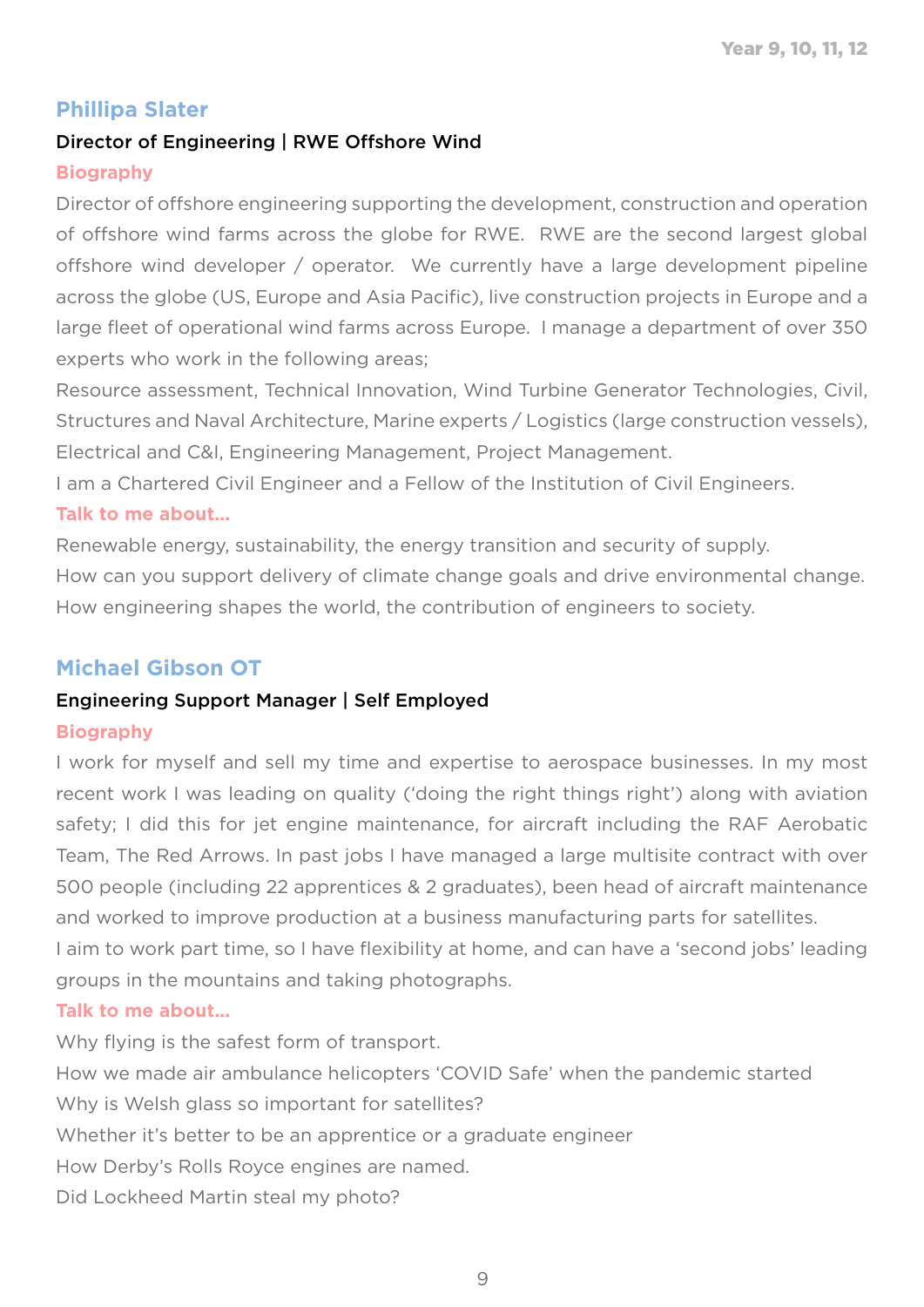#### **Karen Davis**

#### Clinical Director | IVC/ Scarsdale vets , Derby

#### **Biography**

I have been a vet for 32 years. I began as a graduate at the new, small animal hospital doing medicine, surgery and on call and then progressed to partner. The practise merged with Nottingham University and we built a large referral hospital on Pride Park.

I have previously been involved in HR, finance, health and safety. I now manage a smaller team and am involved in graduate development and well-being.

#### **Talk to me about…**

Changes and challenges within the veterinary sector over the last 3 decades. Covid experience. Recruitment crisis. The rise of the work life balance ! Graduate support. Career opportunities. Skills required to succeed.

#### **Karen Lloyd**

#### Chartered and registered forensic psychologist | HM Prison service

#### **Biography**

Assessing risk and delivering interventions to reduce risk / harm to prisoners held within the women's estate. Expert witness to parole hearings. Management and supervision of trainee psychologists. Undertake operational research and develop/ delivery training for prison officers.

#### **Talk to me about…**

Career options within wider criminal justice including probation service. I also worked for 12 years as a prison governor in men's prisons including high security. I can talk about the management of incidents, treatment programmes for prisoners, working with trauma and resilience.

#### **Kal Rai**

#### Head of Technical | Samworth Brothers Ltd.

#### **Biography**

I look after food safety, quality, legality and sustainability for four factories that supply chilled cooked meats, sausages, pate and plant based products to the major retailers including Tesco and M&S.

I lead a team 50 people who are subject matter experts in quality assurance, food manufacturing and global legal standards.

#### **Talk to me about…**

Seeing a product you've written the specification for appear on a shelf in store. Working with customers such as retailers.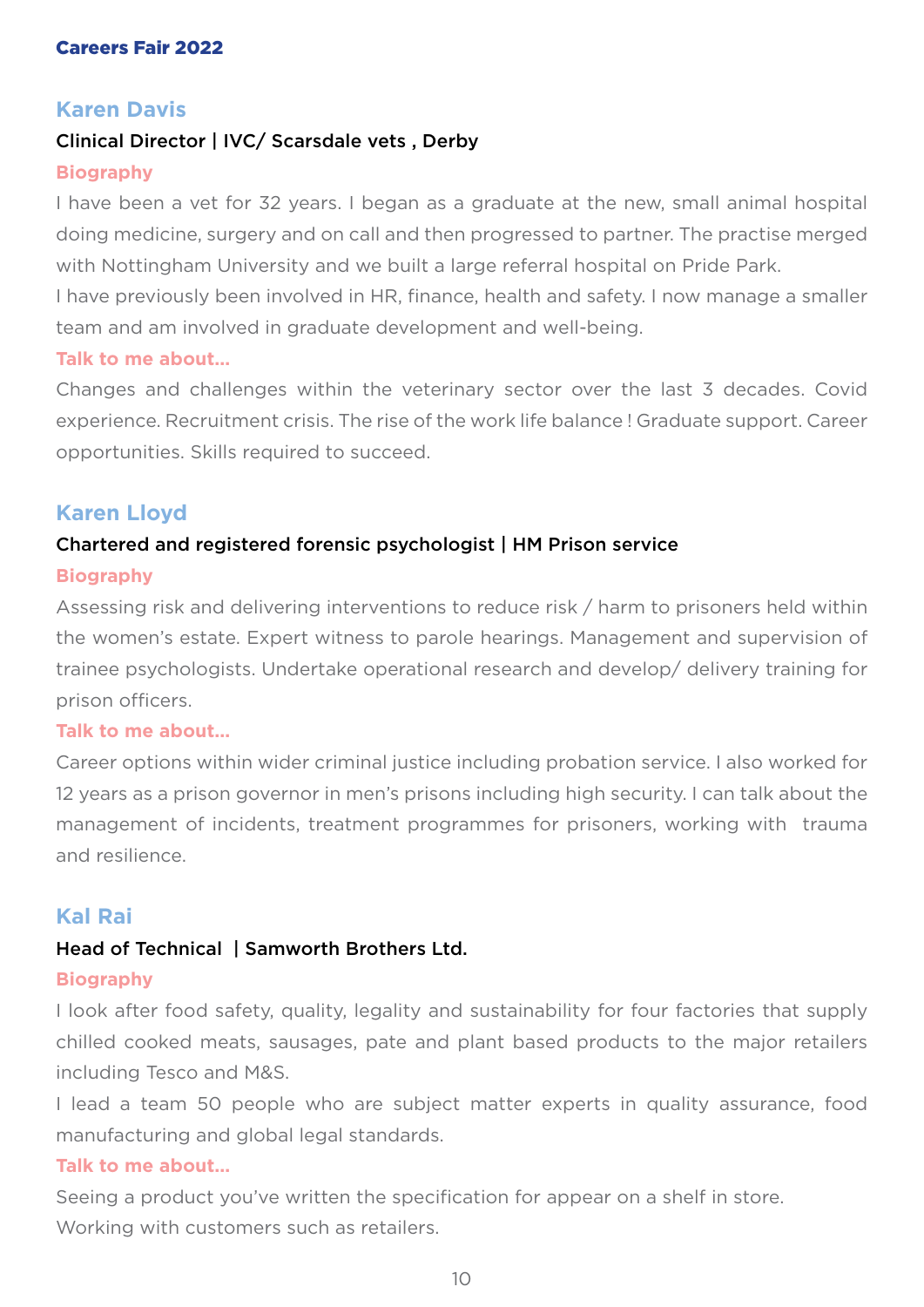Every job is a climate job - this role enables me to drive positive impact.

Job for life …. applying science, maths, English, psychology, geography principles everyday. How you can go from being the cleaner in the factory to the head of department representing the function of food safety at board level in less than 20 years.

#### **Anna-Maria Bains OT**

#### Founder & Managing Director | 2fawcett Recruitment

#### **Biography**

With over 14 years experience in this industry, 2fawcett was founded in 2019. Anna-Maria built the business from scratch with a strong headcount of 11 people within the business currently. Our Client base spans across the United Kingdom, with companies from every industry including FMCG, Manufacturing, Engineering, Construction, Rail etc...

#### **Talk to me about…**

2fawcett Recruitment is a boutique and Independent Professional Services Employment Agency. We ultimately find professionals new jobs within the Professional Services Sectors.

These sectors include;

Purchasing, Supply Chain, Production, Logistics, Finance, Engineering, Rail, IT, Commercial, Construction, Marketing, HR, Sales, Clerical, Infrastructure.

We match each and every candidate with great care to the right role. We pride ourselves on building lasting relationships with and will always be there to support candidates and their career opportunities.

#### **Matt Straw**

#### Managing Director | Norton Straw Consultants

#### **Biography**

I work as Managing Director of an engineering and technology consultants. I am an engineer who loves how businesses can develop, grow and succeed by solving challenges in the world of engineering and technology.

 I managed to scrape into the University of Nottingham to study Environmental Engineering. I loved it and ended up staying for 7 years to keep learning new things. Then I wanted to apply what I learned in industry.

I like working on new things and went into consultancy which is basically providing advice or knowledge customers need. Consultancies exist in all industries from engineering to finance and business management. Engineering and technology consultancy has given me the chance to help design or make things like aeroplanes, cars, smart phones, nuclear reactors, bikes and even ready salted crisps and chocolate bars!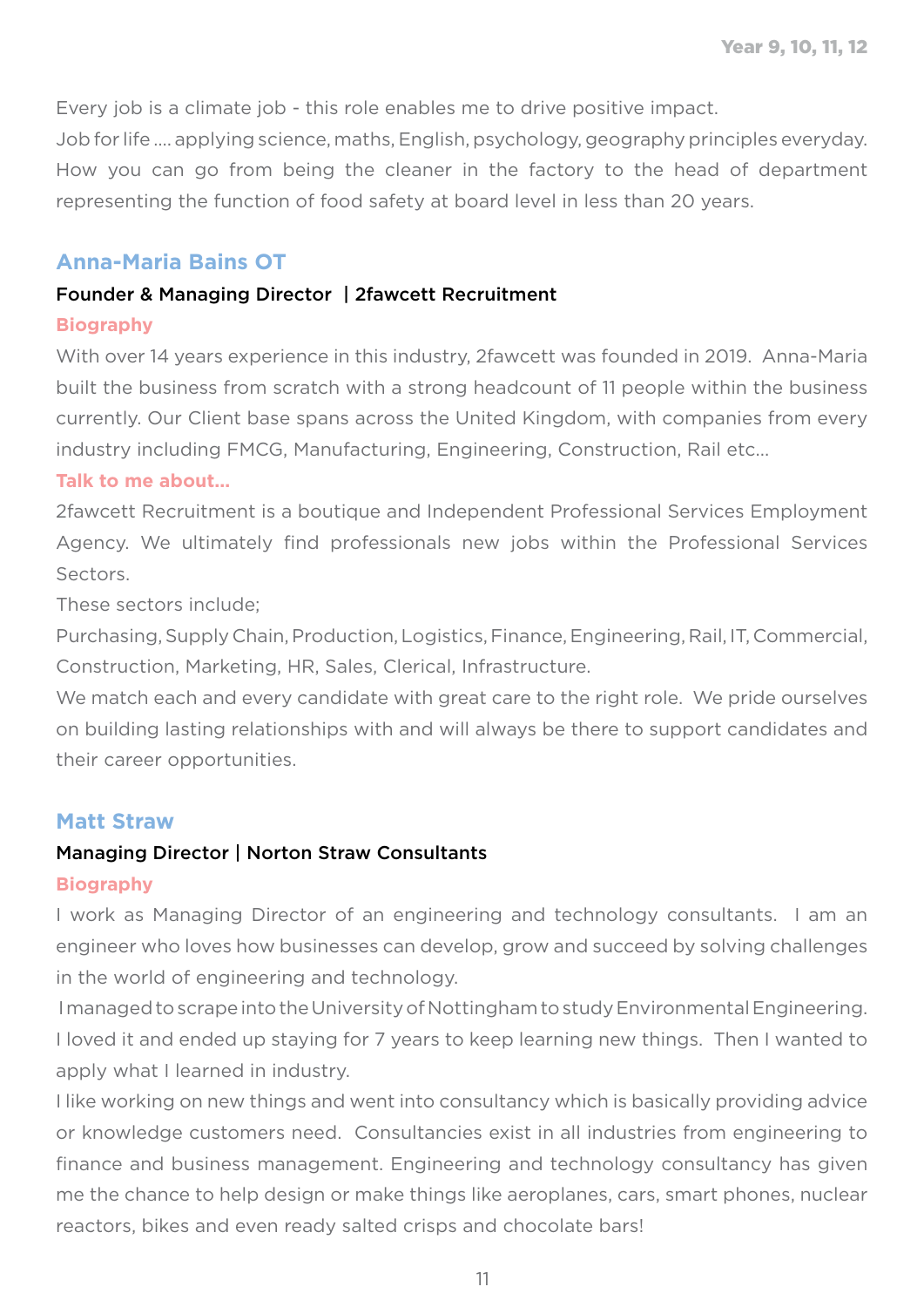#### Careers Fair 2022

I started Norton Straw in 2011, and the company now employs 35 people with offices in Derby, Bristol and Cambridge. We work with some of the world's largest and most innovative organisations like Rolls-Royce, Mondelez (they own Cadbury's), Siemens, Ineos, Bentley and the UK Atomic Energy Authority. Businesses are built around people and their expertise and we have employed 15 people straight from university in the last two years.

#### **Talk to me about…**

A career in engineering consultancy can be really varied. It has given me the chance to live and work in other countries, to specialise in my chosen field and also to broaden my career by managing a businesses.

My job now means I get involved (a bit) in all aspects of the business! I try to help make all areas of the business work together to be successful.

My job is now more about working with people than sitting doing engineering. I have found that what you learn and what you know is equally as important as how hard you work, how you work with other people and how you communicate.

#### **Clare Stafford**

#### Self Employed | Leivars Interiors Studio

#### **Biography**

Award winning Interior designer with UK and european client base.

#### **Talk to me about…**

Creative careers, interior design.

#### **Peter Ellse**

#### CEO | Cosy

#### **Biography**

I founded Cosy Direct & Cosy Foundation, a community-minded supplier of ethically produced and environmentally friendly play equipment. We have formed partnerships with schools, supported community projects in UK and Africa.

Interested in sustainable development, innovation, research networks, grass roots voluntary, philanthropism. I am also Patron at Derby Kids Camp, and Deputy Lieutenant for Derbyshire.

#### **Talk to me about…**

Product research and invention.

Formation of 40 strong social media research teams.

Ukranian partners community.

Creating ethical business and the good karma.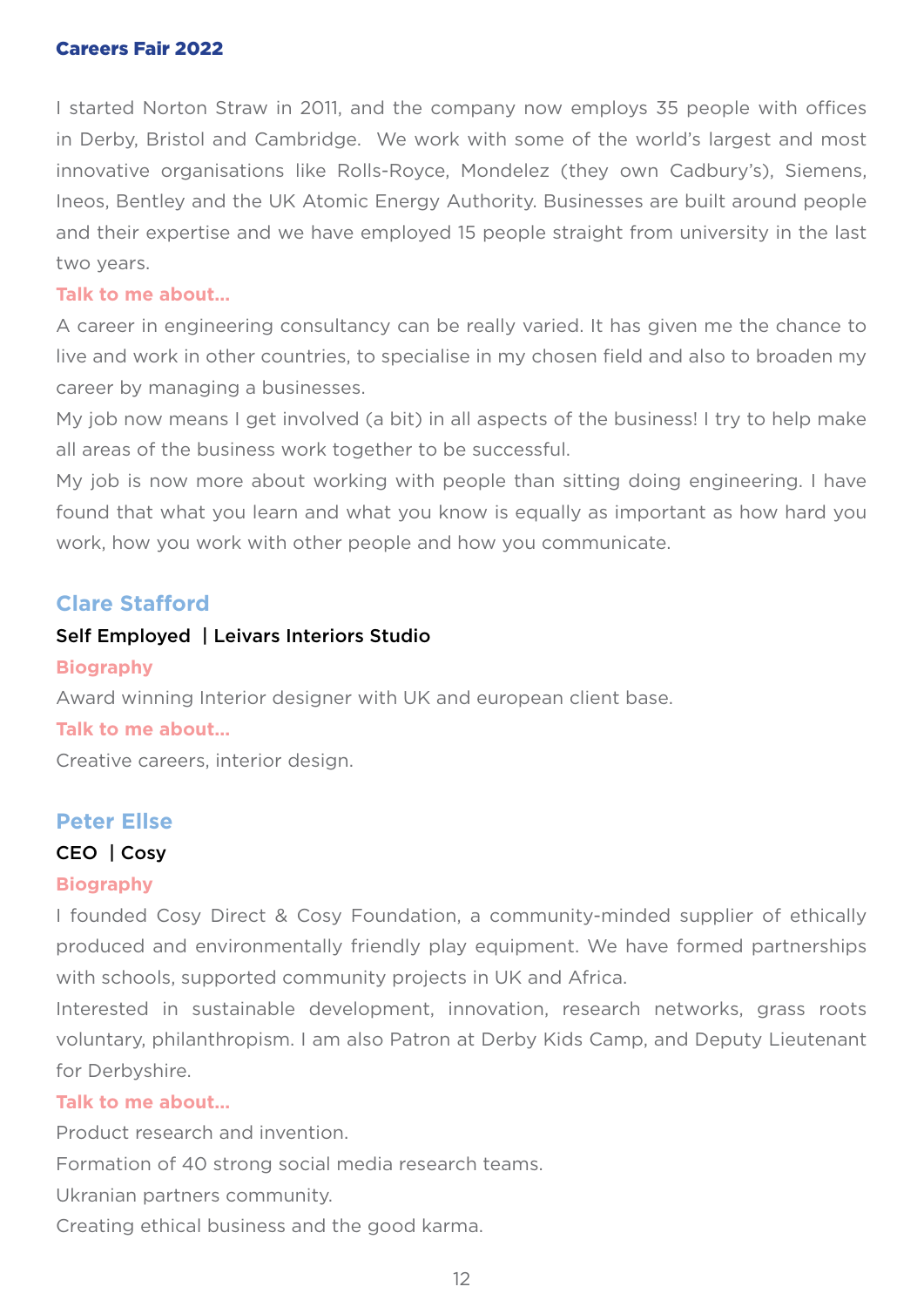Queens Award for Enterprise: sustainable development. Early career in museum fakes production. The time I front rowed Prince Charles with 25,000 sikh friends in my journey representing six major world faiths in schools. How my career break came aged 13. Buying & selling businesses.

#### **Dr Aneeshya Kandiyil**

Medical Consultant | NHS **Biography** Cancer specialist **Talk to me about…** Healthcare / NHS

#### **Malcolm James**

#### CEO | Sharing in Growth UK

#### **Biography**

I've worked within supplier development organisations for both the Aerospace & Automotive Industries. I've held positions in Toyota Motor Europe and Rolls-Royce, aimed at developing the capability of their respective manufacturing supply chains. I'm now currently the CEO of a management consultancy business based in Derby, (employing over 70 staff) working with UK SME's within Aerospace, Defence, OffShore Renewables, Modular Home Construction and Medical.

#### **Talk to me about…**

'- Working with many UK manufacturing & engineering businesses, providing mentoring and coaching to each organisation, in order for them to increase their global competitiveness and grow their business with high value manufacturing and service sector businesses.

- We provide mentoring, training & coaching for UK Senior Leadership teams to create high performing businesses. Our support engages with every aspect of running a manufacturing/service provider business within high value manufacturing sectors including; performance phycology, business strategy, business planning, procurement, operational excellence, manufacturing optimisation, cost management.

- Mechanical Engineering Degree from Loughborough University
- Opportunity to travel within UK (and in previous roles around the world)
- Opportunity to work with many different businesses, business cultures, business management; everyday brings different experiences & challenges.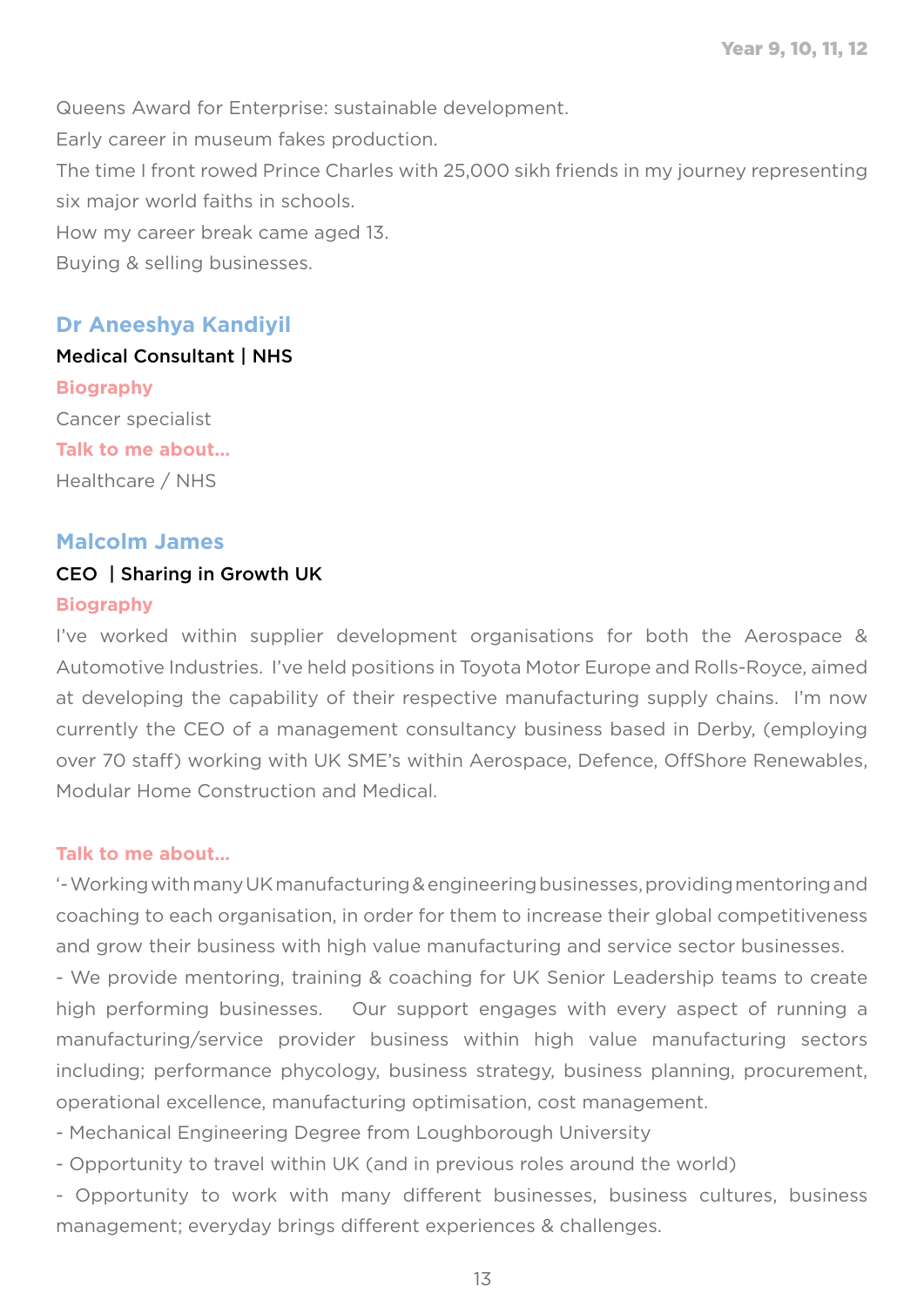#### **Diane White**

#### Corporate Account Director | Brakes

#### **Biography**

Brakes is one of the largest food wholesalers in the UK, supplying food into a variety of businesses - hospitals, care homes, schools, pubs and restaurants, etc. My role is to lead a team of account managers in the corporate sector. We are responsible for monitoring and maintaining contracts, service and profit margin with our customers across a range of sectors including Legoland, Las Iguanas, Army barracks and hospitals. We work with internal teams to propose new menu concepts, and with our operational teams to meet strict service levels, which can often be challenging, particularly given the recent supply chain disruption.

#### **Talk to me about…**

I worked for 15 years in supply chain roles, first in DHL through their graduate scheme including retail warehousing and international shipping, then later with Brakes. I moved into a commercial role 5 years ago. Although I've only worked for two businesses I've had the opportunity of working with a huge range of customers and suppliers along the way. Supply chain is an exiting career, and not one I had originally intended to pursue when I did my undergraduate degree in languages!

Foodservice is a fascinating industry and it's great to learn more about the processes and challenges of getting food into all the out of home settings we come across regularly.

#### **Paul Gilligan**

#### Founder and CEO| Magical Mushroom

#### **Biography**

I'm the founder and CEO of the Magical Mushroom Company and we grow our packaging from mushrooms and agricultural waste. We now have 4 factories and two of them are now located in Beeston.

I lead the company's vision and strategy and spent 14 years at Sainsbury's in a range of senior roles, winning a number of industry awards.

I founded MMC Holdings in 2019 and have built the team which now is employs 40 people. My other business which is also based in Nottingham was recently awarded an Innovate UK grant leading to patent file.

#### **Dr Nirav Gandhi**

### Consultant Cellular Pathologist | NHS

**Talk to me about…** Medicine / Pathology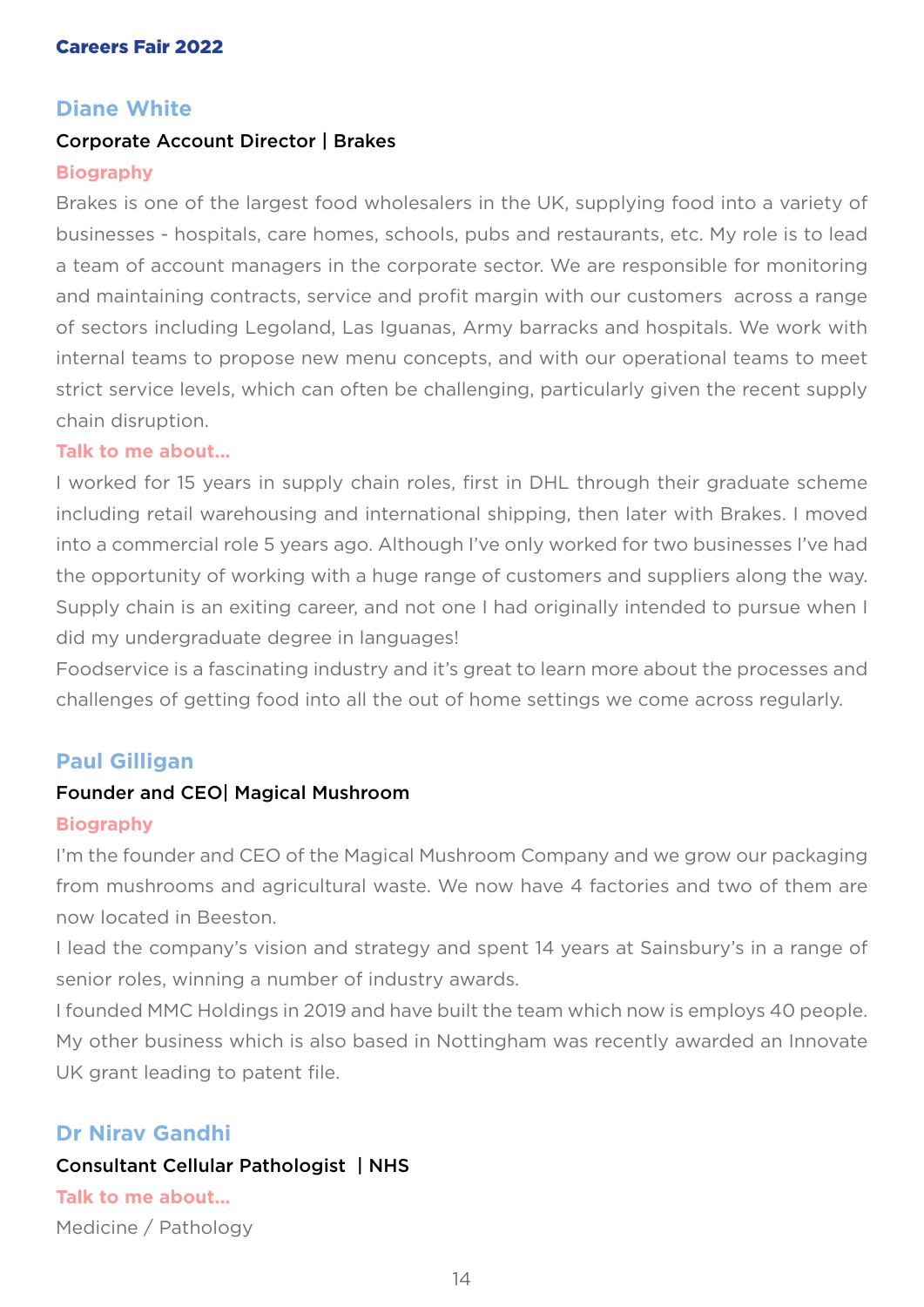#### **Joe Pygall**

#### Head of Tech, Media and Telecoms for Atos across Northern Europe | Atos **Biography**

Working for Atos, a global IT Services organisation most well known for running the Olympics, with customers like the BBC, Google, Disney, T-Mobile, EY to support their digital transformation.

#### **Talk to me about…**

I get to work with fantastic customers and people across Northern Europe where our teams do some amazing things with IT! We have Apprentice and Graduate schemes that support new starters into the business world. Come along and learn more about a career in computer engineering, business analysis, finance, project mgmt, consultancy etc.

#### **Mark Leaper OT**

#### Senior Lecturer | Loughborough University

#### **Talk to me about…**

Chemical Engineering (both industry and HE)

#### **Michael Caves**

#### Senior Director, International Strategy and Business Development | Walgreens Boots Alliance

#### **Talk to me about…**

Corporate strategy and commercial management in the retail sector.

#### **Kevin Rees**

#### Aerospace Engineering **Talk to me about…** Engineering/Aerospace

#### **Rebecca Leivars**

#### Interior Designer

#### **Biography**

Award winning interior designer with national and European client base.

#### **Talk to me about…**

Careers in the design industry. What it takes to work in the interior design sector and running your own business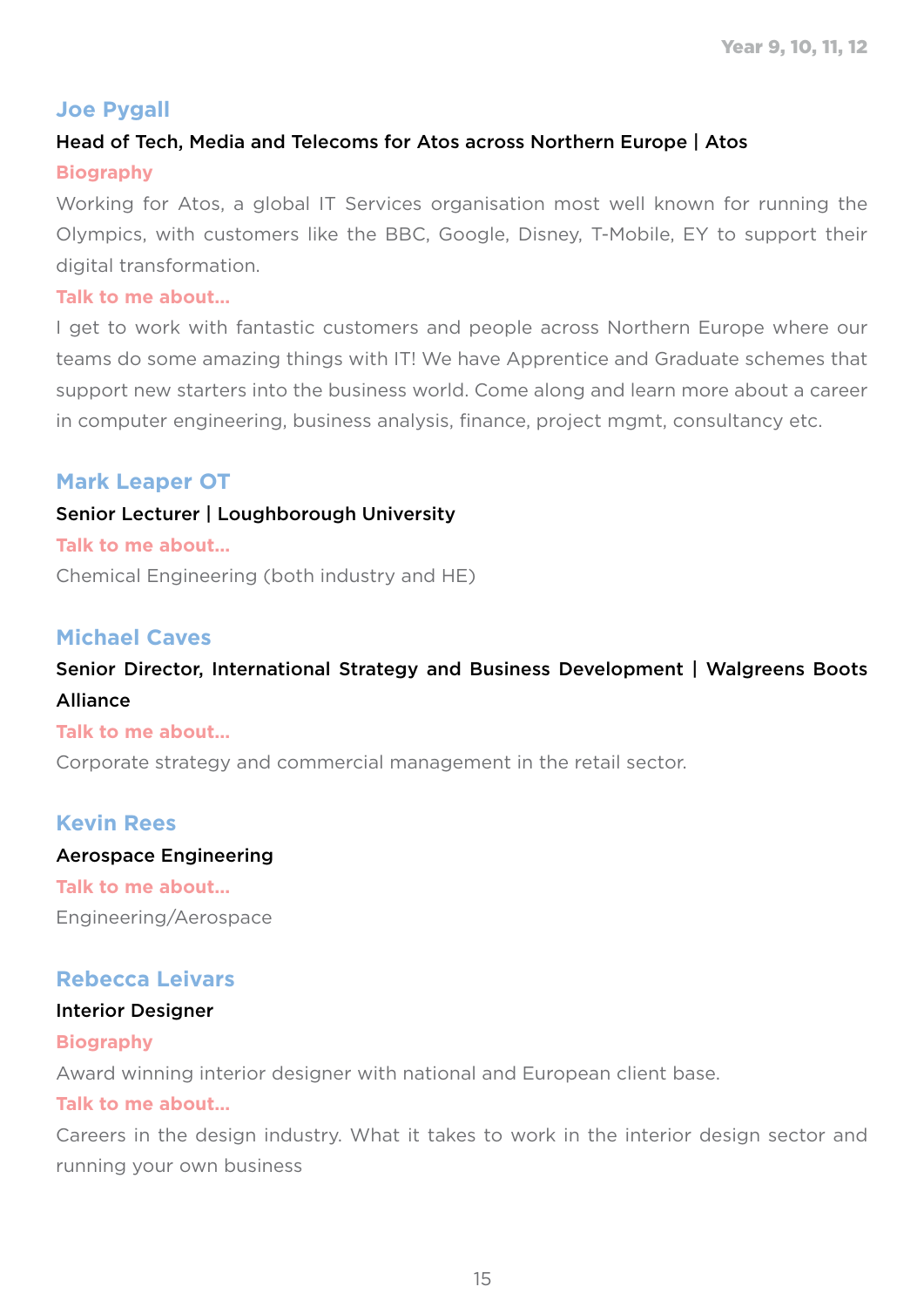#### **Adrian Slater**

#### Solicitor | Knights PLC

#### **Biography**

Adrian is a Partner in Knights' Restructuring and Insolvency team.

Adrian advises on contentious insolvency matters and commercial debt collection, supporting Insolvency Practitioners, businesses and individuals.

His expertise lies in investigating the reasons for a company's failure and identifying any potential claims that can be pursued through the Courts for the benefit of the company's creditors; to include investigating the conduct of directors; antecedent transactions; frauds such as Ponzi and pyramid schemes; and tracing assets in multiple jurisdictions. He is also experienced in trust and property issues arising in the context of bankruptcy; investigating the extent of bankrupt's interest in a property; and realising that interest for the benefit of the bankrupt's creditors.

#### **Talk to me about…**

What is the difference between a Solicitor and a Barrister? What attracted you to become a Solicitor and how did you become one? What skills are needed to be a Solicitor? What are the best and worst aspects of being a Solicitor?

#### **Richard Harrison**

#### Managing Director | Xpertise Recruitment

#### **Biography**

Richard has spent 22 years in technology recruitment hiring at CIO level downwards. He founded Xpertise Recruitment in 2013. Richard was the Derbyshire Entrepreneur of the Year in 2016 as well as being on the final shortlist of 5 for the UK's Most Inspiring Recruitment Agency Leader Award 2022.

#### **Talk to me about…**

Richard has been responsible for hiring several thousand people into permanent and contracting technology roles over the years, has reviewed tens of thousands of CVs, setup many more thousands of interviews, as well as hired, coached, developed, and mentored many people both within his leadership roles but also externally as an advisor to candidates. There is, therefore, a lot of career knowledge Richard can share!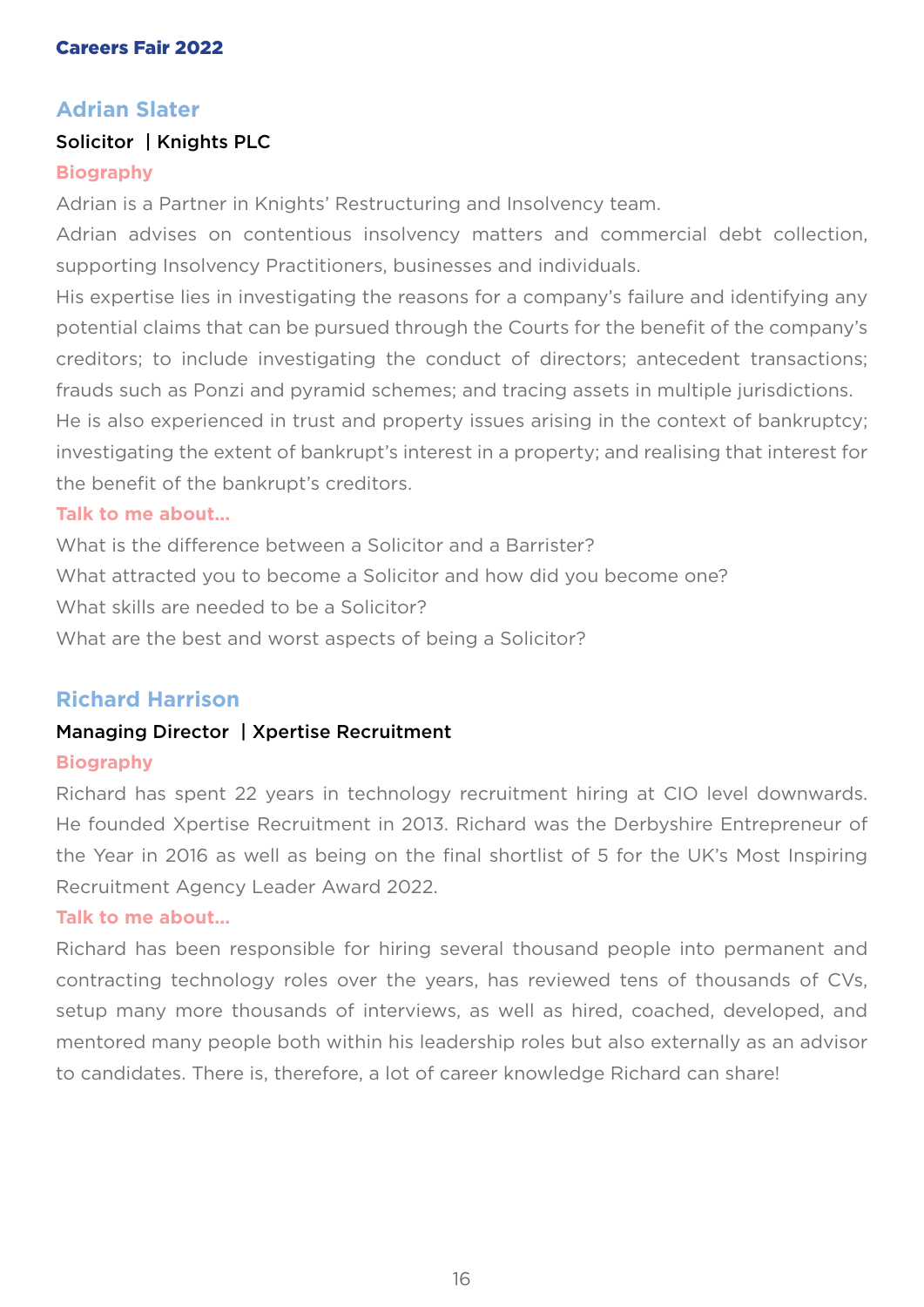#### **Nina Malik**

#### Victim Helpline Advisor (Psychologist) | Freedom Programme

#### **Biography**

I support women and their children who are victims of assault and domestic abuse. I help them understand what is abusive behaviour and what is healthy behaviour. I support them to access the Freedom Programme which is a 12 week free programme, to help them understand what has happened to them and help them recover and regain control over their own life. The helpline is free to access. Many organisations refer women onto the Freedom Programme.

#### **Talk to me about…**

When I trained to become a Psychologist I thought I would be a counsellor. However, this is one job I've never had. Instead I have worked in such varied roles, eg, Human Resources, recruiting for senior positions within organisations and training organisations to support their employees who are victims of crime. Lecturing Social Work and Law students about why some people choose to abuse and others don't and whether perpetrators of abuse can be rehabilitated. I also support victims of crime who are nervous and afraid of giving evidence in court. Being a Psychologist really helped me recently during the Lockdown, where I was able to use my training to help myself during a long isolation period. Being a Psychologist means I can sometimes see behaviours that others cannot.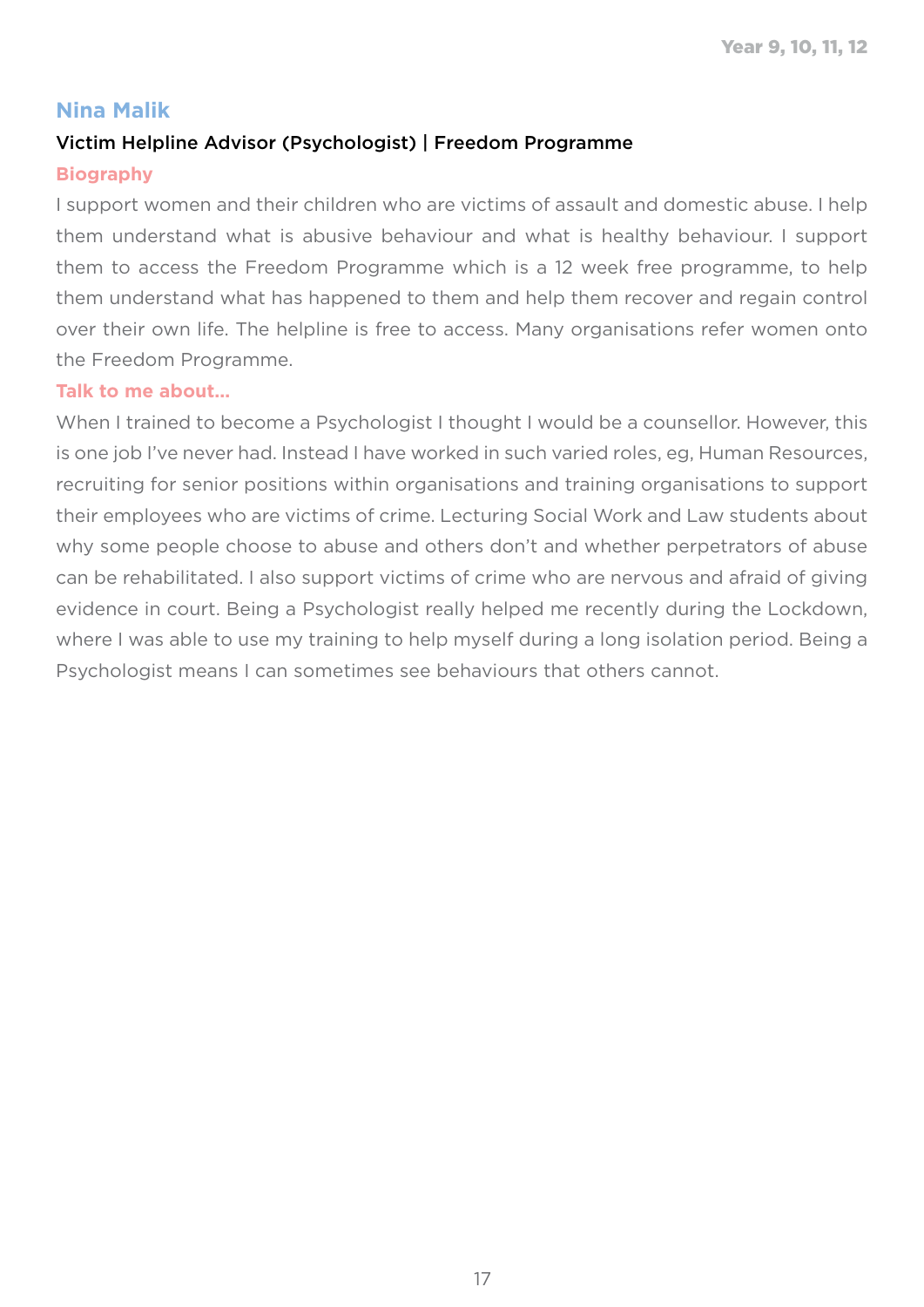## My Action Plan

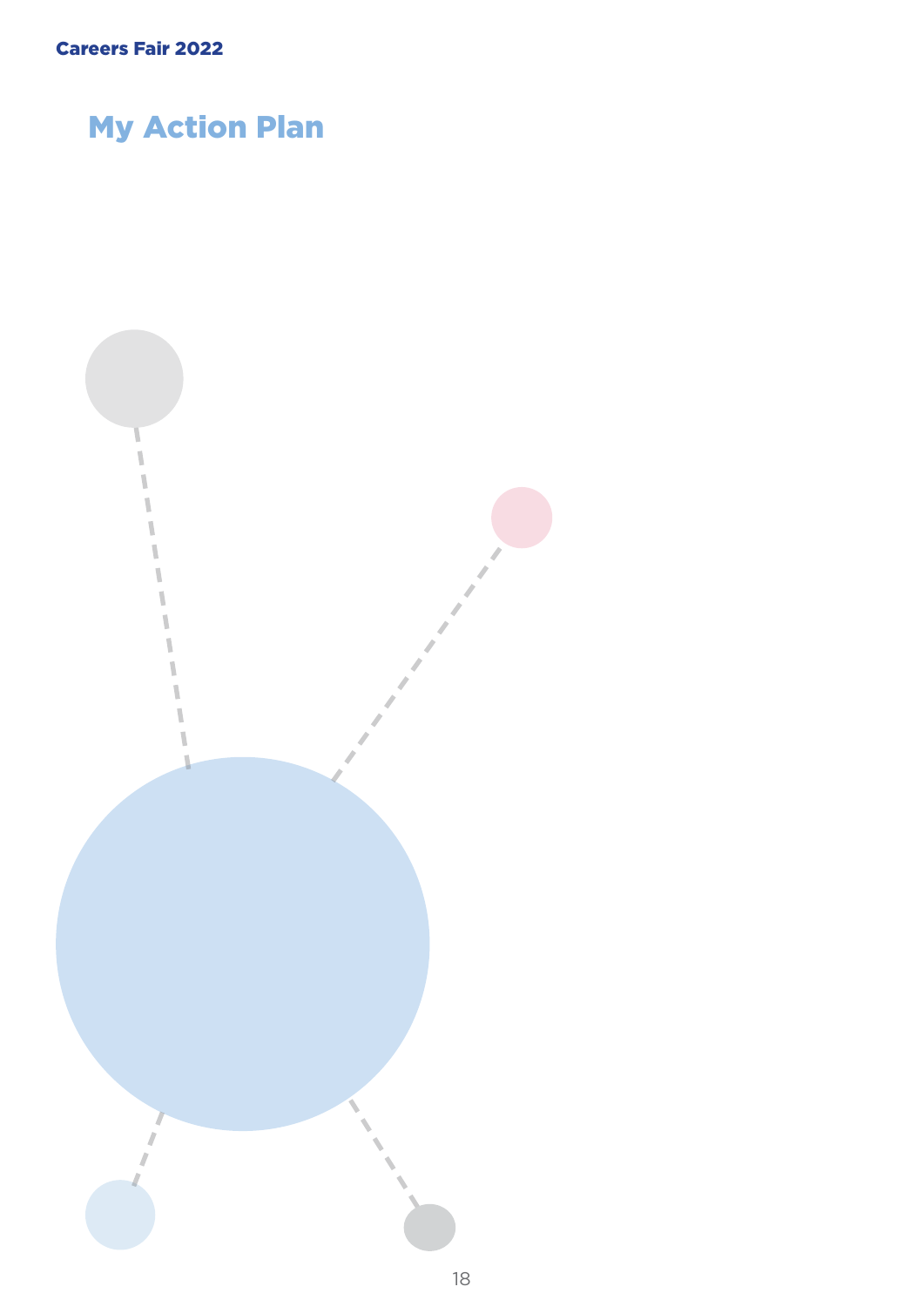## Notes

|                    | $\label{eq:3}$                |
|--------------------|-------------------------------|
| $\hat{\mathbf{v}}$ | $\sqrt{2}$                    |
|                    |                               |
|                    | $\sqrt{ }$<br>$\blacklozenge$ |
|                    |                               |
|                    |                               |
|                    |                               |
|                    |                               |
|                    |                               |
|                    |                               |
|                    |                               |
|                    |                               |
|                    |                               |
|                    |                               |
|                    |                               |
|                    |                               |
|                    |                               |